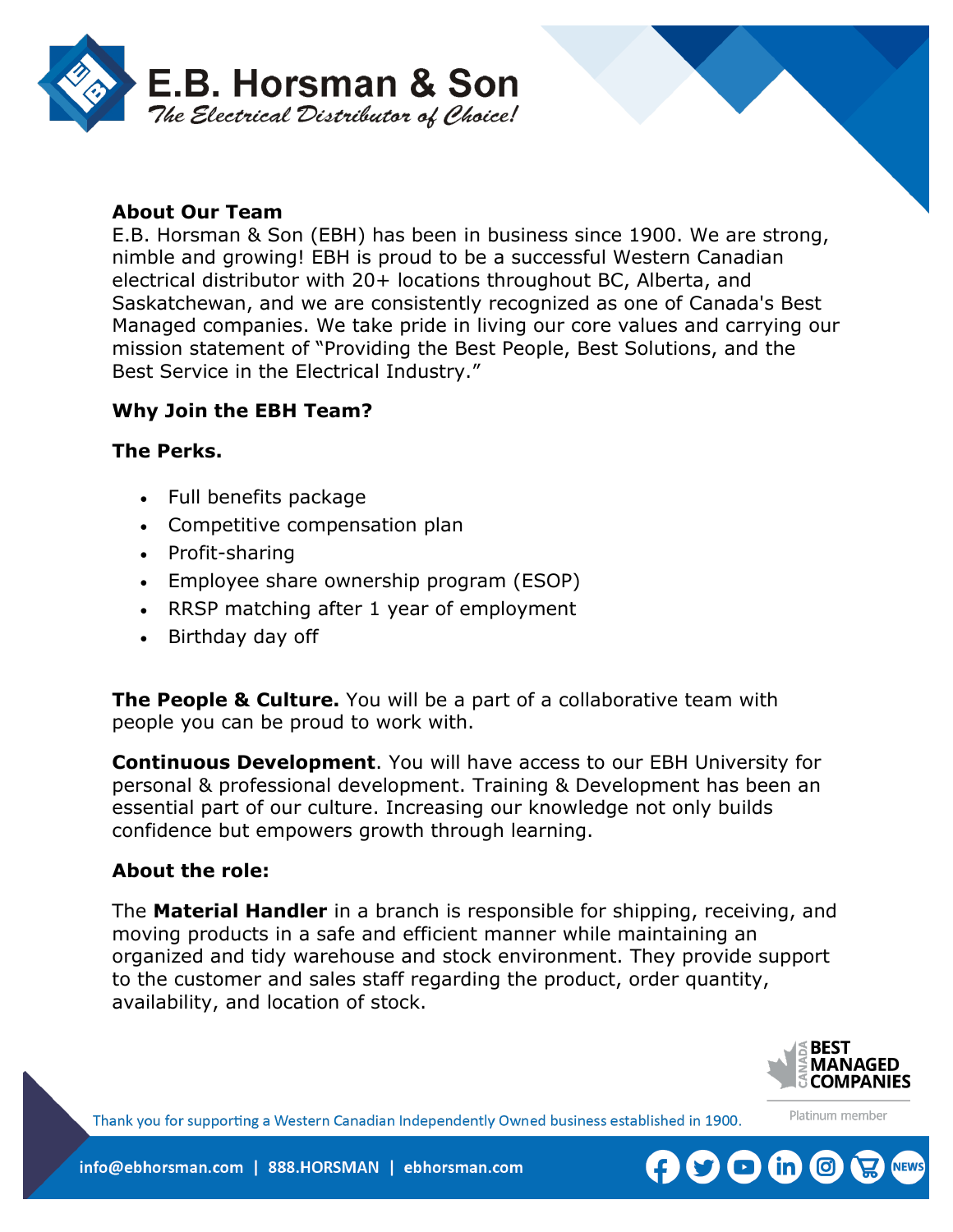

## **Position Type/Schedule**

This role will be onsite based out of the branch location. This is a **temporary full-time** position, Monday-Friday morning shift. 40 hours per week.

**Work Location:** 983 Camosun Crescent, Kamloops, BC

#### **What are the Key Accountabilities?**

- **Lead by example**. A safety-first attitude and valuing safety every day.
- **Communicator.** The key to success is demonstrating strong verbal and written communication skills within a collaborative team environment.
- **Motivated individual and a team player.** The ability to work independently with accurately in a team is essential to our success.
- **Excellent customer service.** We take pride in providing the best product, the best solution and the best service with the best people for our customers.
- **Attention to detail.** There will be lots of hands-on work and being able to keep endurance in a high pace environment lifting up to 50lbs.
- **Ongoing learning.** Previous warehouse experience is an asset however; we will be providing regular onsite training to utilize our innovative technology and equipment.

# **What You'll Bring To This Role?**

- High school completion
- Computer literacy with the ability to learn new software programs
- Basic mathematical skills with the ability to calculate simple equations mentally



Platinum member

Thank you for supporting a Western Canadian Independently Owned business established in 1900.